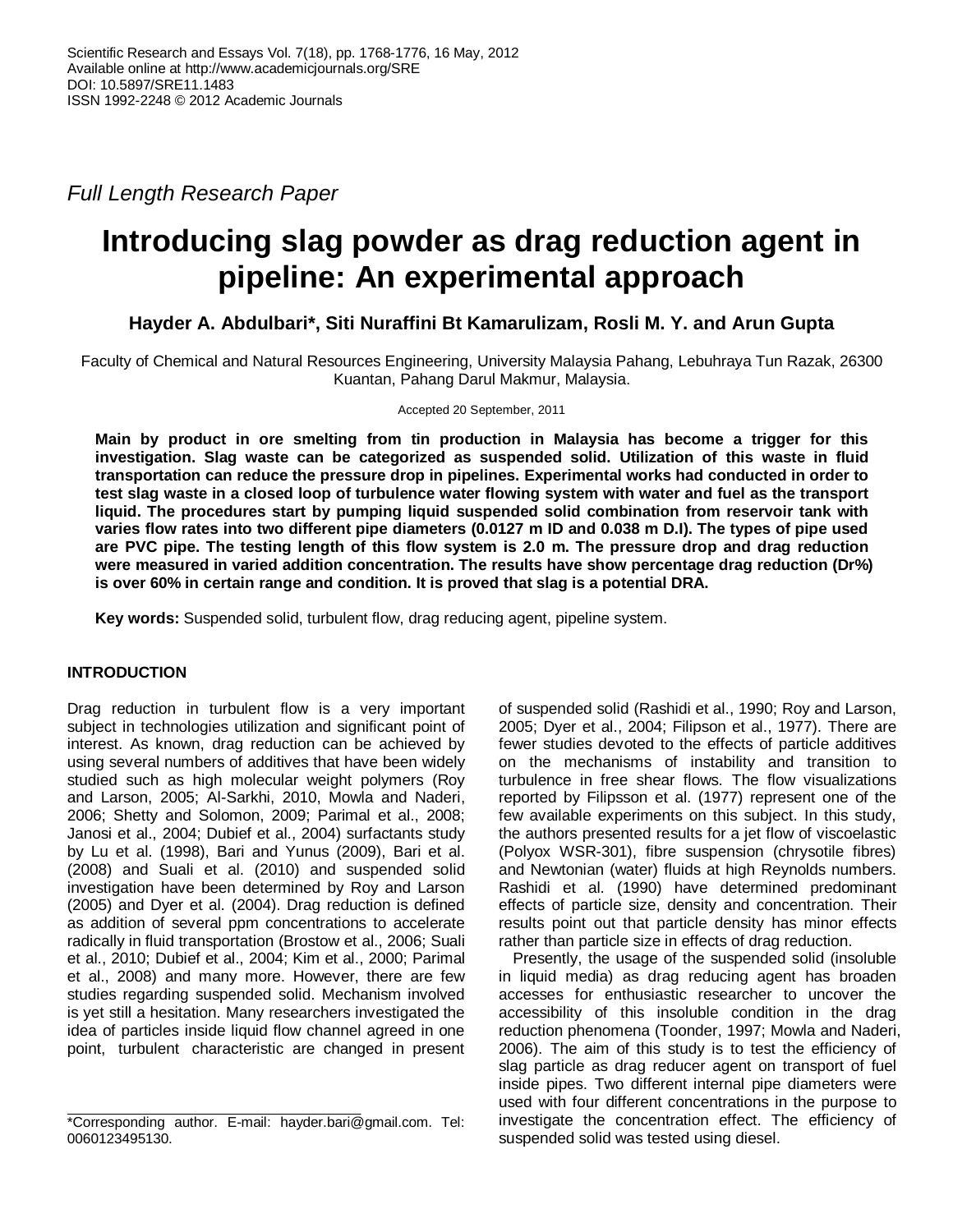

**Figure 1.** Schematic diagram of the flow system.

#### **MATERIALS AND METHODS**

#### **Liquid circulation system**

Liquid circulation system was built to test the effects of pipe diameter, pipe length, fluid velocity and concentration on pressure drop; hence to investigate the effects influence %Dr. Figure 1 shows a schematic diagram of a build up liquid circulation system used in the present investigation. Generally, this system consists of reservoir tank, pipes, valves, pumps, flow meter and pressure sensors. The reservoir tank was supported with an exit pipe connected to centrifugal pumps. The solution flows from reservoir tank directly into testing pipes before flowing back into the reservoir tank. Two visible PVC pipes connected to galvanized iron pipes of various inside diameters 0.0127 and 0.0381 m ID were used in constructing the flow system. A complete closed loop piping system was built. Flow starts from the reservoir tank through the pump reaching a split connected with three different pipes diameter with testing section. For measuring flow rate inside the pipe, Burkert attachable flow meter has been used. Power supply for this detector is 12 to 30 V and can measure flow pressure between 140 to 230 psi with fluid viscosity les then 200 cP. Material used to be immersed into fluid is ceramic. The pump brand for water circulation is Grundfos CH8-40. The energy usage of this pump is 1.02 kW and pump force is 415 V. On the other hand, hydrocarbon pump brand is DAB K-Series which is transfer pump for small flow operations. This centrifugal pump is designed with technopoymer impeller for domestic usage. The energy required for this pump is 0.75 kW and pump force is 240 V. The testing sections were 0.5, 1.0, 1.5 and 2.0 m long. First, testing point was located about 50 times of pipe diameter to ensure that the turbulent flows are fully developed before the testing process run. Five sets of build up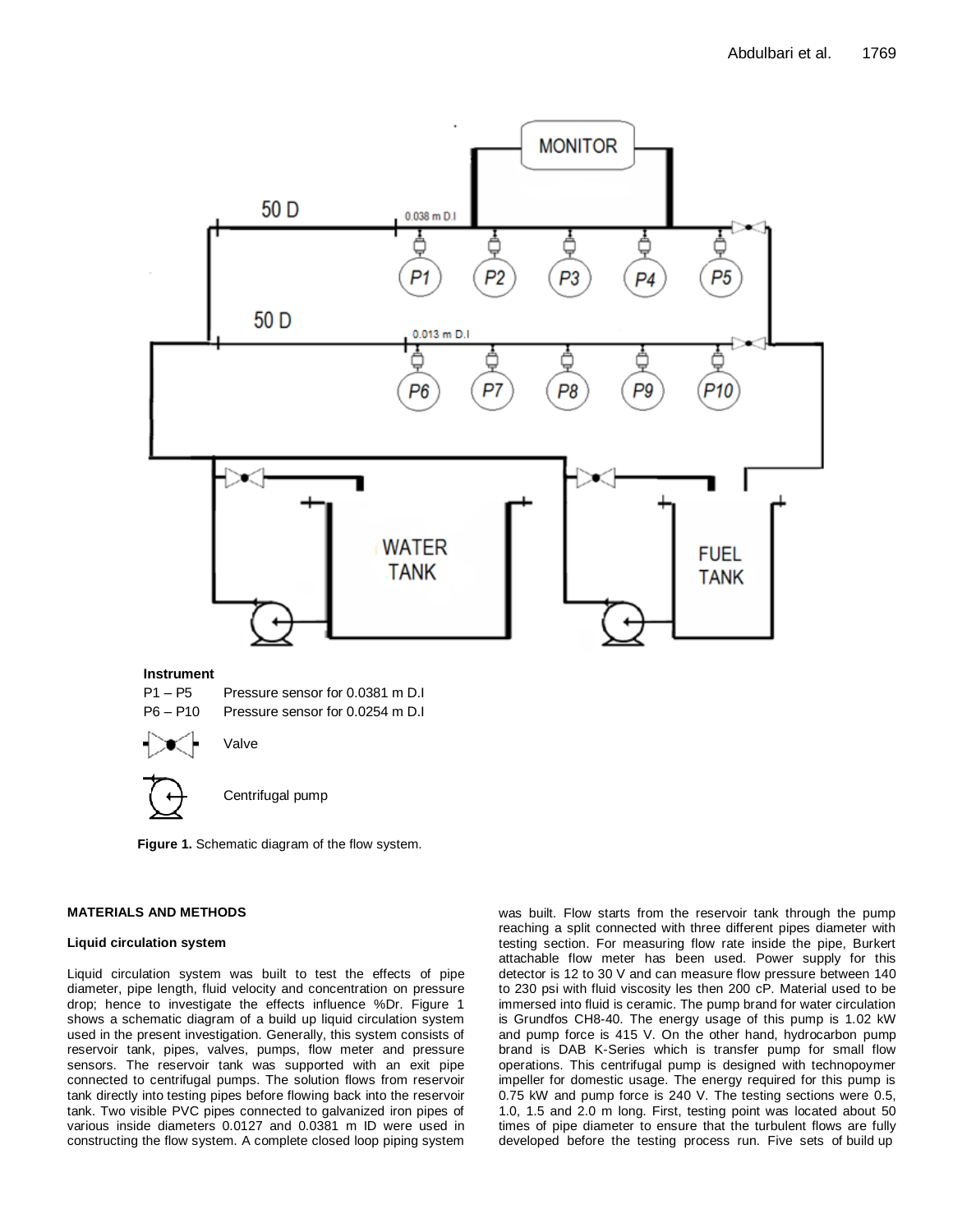

**Figure 2.** Grinded slag waste particle for 200 μm: (a) SEM picture of 9x mag and (b) Scaled up picture of a particle (33x mag).

**Table 1.** Physical properties of diesel.

| Hydrocarbon properties at 27°C              |                         |
|---------------------------------------------|-------------------------|
| Viscosity ( $\mu$ diesel at 27 $\degree$ C) | 1456 cP                 |
| Density ( $\rho$ diesel at 27 $\degree$ C)  | 853.2 kg/m <sup>3</sup> |

**Table 2.** Physical properties of water.

| Water properties at 27°C                   |                          |
|--------------------------------------------|--------------------------|
| Viscosity ( $\mu$ water at 27 $\degree$ C) | 937.3 cP                 |
| Density ( $\rho$ waterat 27 $\degree$ C)   | 996.59 kg/m <sup>3</sup> |

pressure sensors.

The pressure sensor is a build up pressure transmitter and transducer made by silicon as the base materials. The membrane detector is made by 316 L stainless steel diaphragm. The optimum range for pressure is 0 to 60 bar, temperature range between -10 until 60°C and be detected in absolute gauge. The accuracy for this transmitter is 0.1% fault. These sensors are integrated construction specially design for rigid and robust flow in industry.

#### **Materials investigated (slag waste particle)**

Slag waste is obtained from Malaysia Smelting Corporation at Butterworth, Penang. The slag waste was dried by the oven overnight at a temperature of 100°C. Once dry, the suspended solid is graded into fine particle by using grinder then sample was sieve using a screen into 200 μm in size (Figure 2). The density of this new material is 1400 kg/m<sup>3</sup>.

### **Transported liquid**

The transported liquid used in the present investigation was diesel fuel obtained from Shell. However, for comparison, pure water was used. The physical properties of diesel fuel and water are shown in Tables 1 and 2.

#### **Experimental procedure**

All the experiments were carried in a constructed liquid circulation system, testing different variables which are:

i) Suspended solid concentration (50, 100, 200 and 400 ppm).

- ii) Pipe diameter (0.0127 and 0.0381 m D.I).
- iii) Pipe length (0.5, 1.0, 1.5 and 2.0 m).
- iv) Solution flow rates.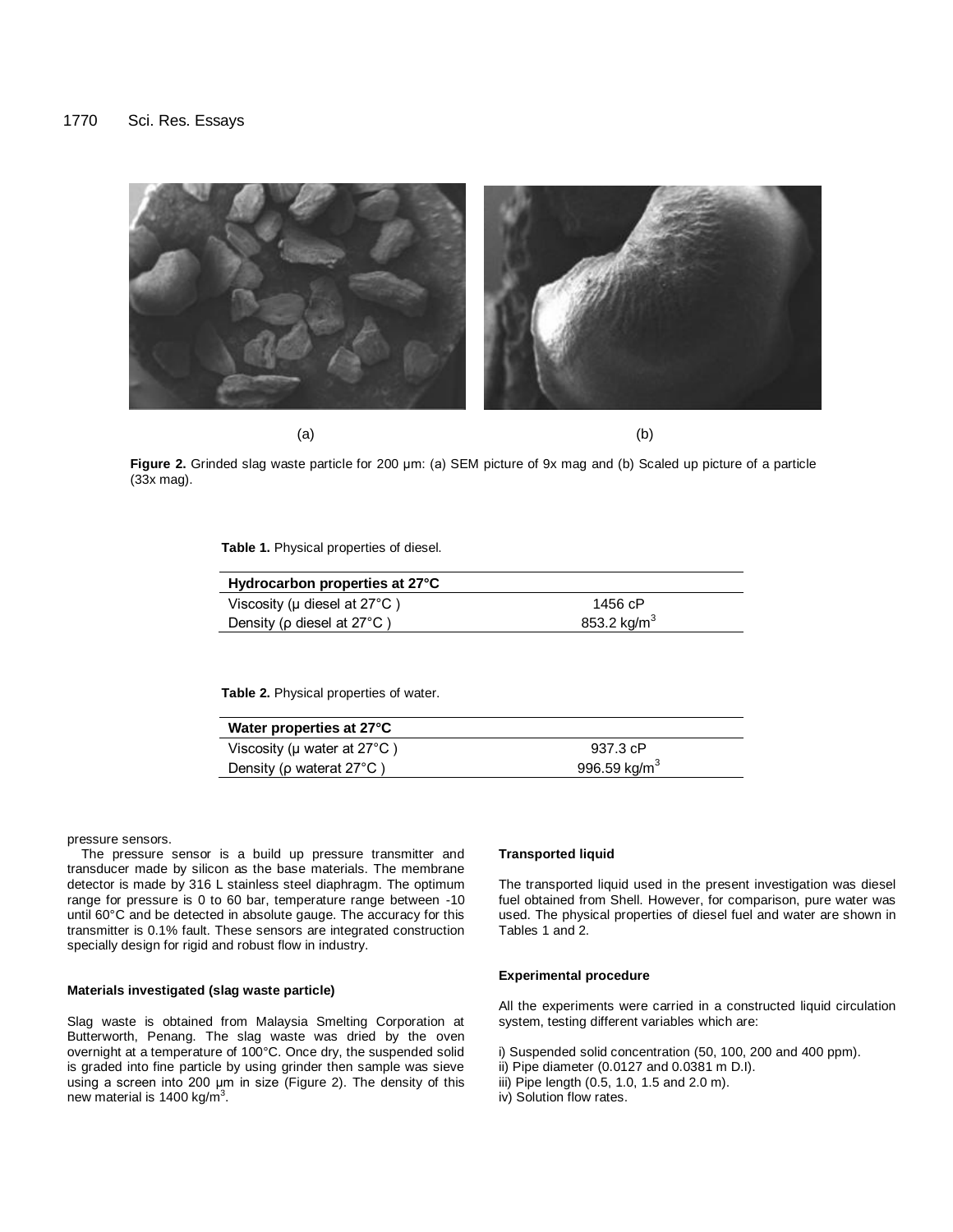

**Figure 3.** Effect of particle concentration in transported fuel on Dr% with different Re in 0.0381 n D.I and 2.0 m pipe length and pressure drop analysis for Re = 105000.

The experimental procedure starts by testing every additive concentration and pipe diameter, the operation begins when the pump starts delivering the solution through section of pipe length. The solution flow rate is fixed at the certain value by controlling it from the bypass section. Pressure readings are taken to this flow rate. By changing the solution flow rate to another fixed point, pressure readings are taken again until finishing desired values of flow rates. This procedure is repeated for each suspended solid concentrations to test its effect on the drag reduction operation. From the flow rate obtain, Reynolds number calculated based on formulae, which represent velocity of flow depending on pipe diameter and pipe length.

#### *Velocity and Reynolds number calculations*

The average velocity (V) and Reynolds number (Re) were calculated using the solution volumetric flow rate readings (Q), density (ρ), viscosity (μ) and pipe diameter (D) for each run as follows:

$$
Re \frac{\rho V.D}{\mu}
$$
  
\n $AP_a$  = Pressure drop before addition of DRA.  
\n(1)  $AP_a$  = Pressure drop after addition of DRA.

Where:

ρ is density of the fluid (kg/m $^3$ ), µ is viscosity of the fluid (Pa. s), D is diameter of internal pipe (m), V is velocity of fluid (m/h),

Where: 
$$
V = \frac{v}{A} = \frac{\text{flow rate of fluid}}{\text{Area of internal pipe diameter}}
$$

Where: 
$$
A = \pi r^2 = \pi (radius)^2 = A = \pi \left(\frac{Diameter}{2}\right)^2
$$

After obtaining Reynolds number, percentage drag reduction (%Dr) determined to plot graft in order to see the patent of drag reduction.

#### *Percentage drag reduction calculations*

Pressure drop readings through testing sections before and after drag reducer addition were needed to calculate the percentage drag reduction %Dr as follows (Virk, 1967):

*P PP b %Dr <sup>b</sup> <sup>a</sup>* (2)

Where:

 $\Delta P_a$  = Pressure drop after addition of DRA.

## **RESULTS**

The analysis in Figures 3 and 4 shows slag particle performance on drag reduction as a function of particle concentration in hydrocarbon liquid and water and fluid velocity represented by Re which is from 50 to 400 ppm in the range of Re equal to 65000 to 140000 for fuel and 65000 to 105000 for water transportation. Scale down for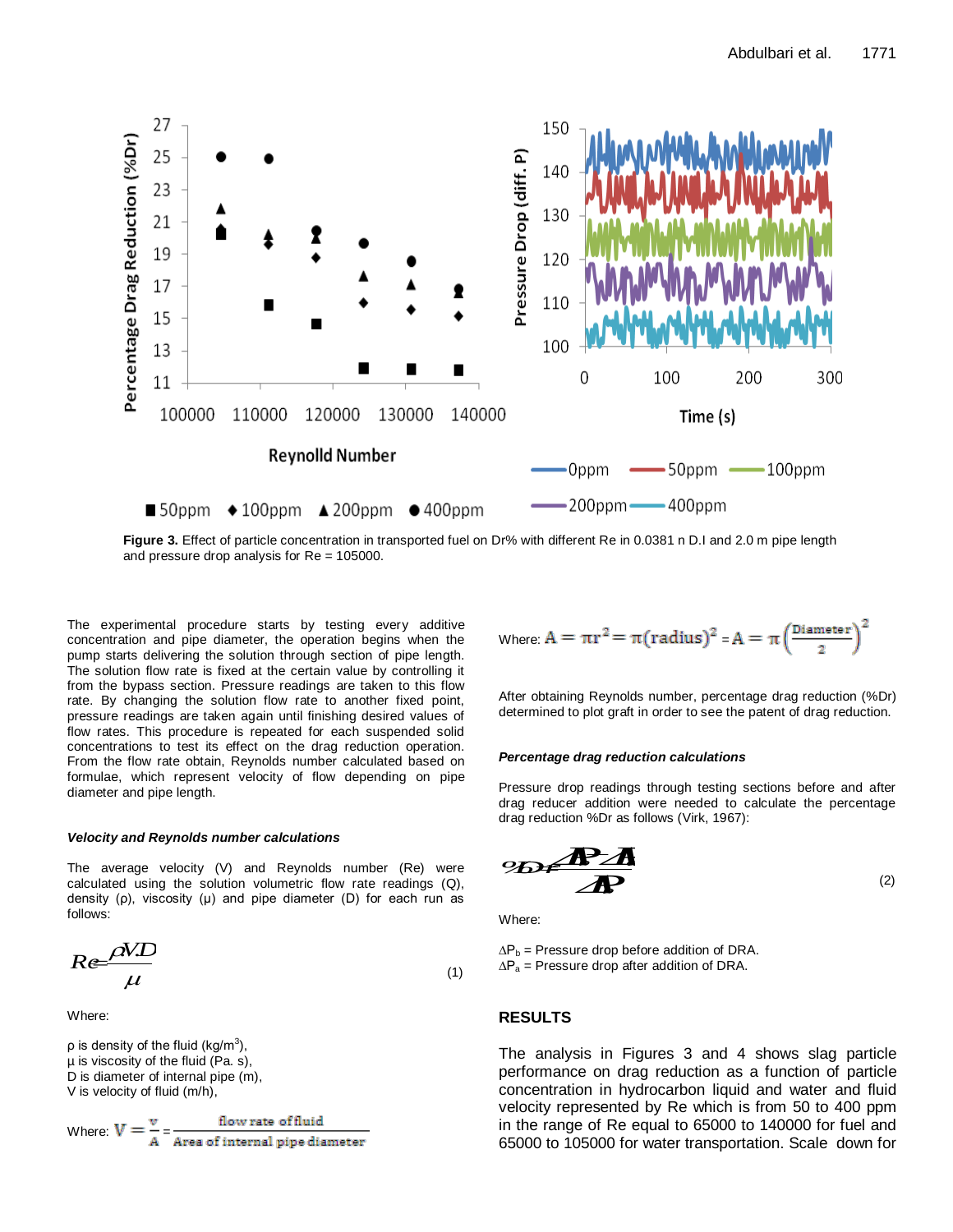

**Figure 4.** Effect of particle concentration in transported water on Dr% with different Re in 0.0381 n D.I and 2.0 m pipe length and pressure drop analysis for Re = 105000.



Figure 5. Effect of pipe diameter flowing through 2 m pipe length in fuel and 400 ppm concentration addition and pressure drop data for pipe diameter of 0.0127 and 0.0381 m D.I.

one Re showed different pressure drop from raw data obtained as seen in Figures 3 and 4 for Re = 14000 for fuel and 105000 for water. The analysis in Figures 5 and 6 shows slag particle performance on drag reduction as a function of pipe diameter in hydrocarbon liquid and water and fluid velocity represented by Re which is for 400 ppm in the range of Re equals 45000 to 145000 for fuel and Re equals 32000 to 95000 for water. Scale down for one Re, the different of pressure drop in two different pipe diameters. For hydrocarbon, Re for raw pressure drop data taken at 105000 for 0.0127 m D.I and 145000 for 0.0381 m D.I. For water, Re for raw pressure drop data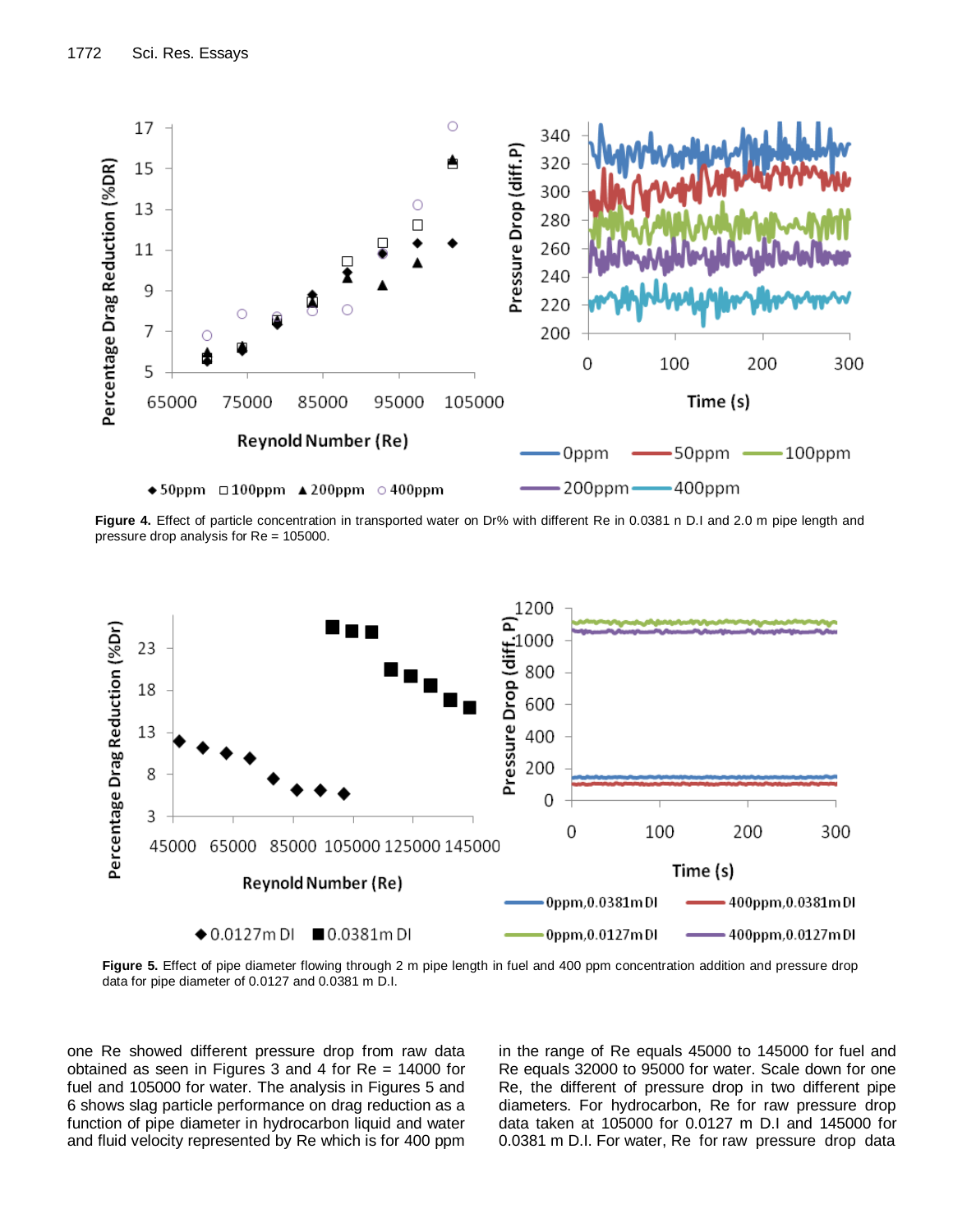

Figure 6. Effect of pipe diameter flowing through 2 m pipe length in water and 400 ppm concentration addition and pressure drop data for pipe diameter of 0.0127 and 0.0381 m D.I.



**Figure 7.** Effect of pipe length in 400 ppm addition concentration flowing in fuel with pipe diameter 0.0381 m D.I and pressure drop data for Re = 139000.

taken at 70000 for 0.0127 m D.I and 95000 for 0.0381 m D.I. The analysis in Figures 7 and 8 shows slag particle performance on drag reduction as a function of pipe length in hydrocarbon liquid and water and fluid velocity represented by Re which is for 400 ppm in the range of Re equal to 98000 to 145000 for fuel and Re equal 65000 to 105000 for water. Scale down for one Re, the different of pressure drop in four different testing sections which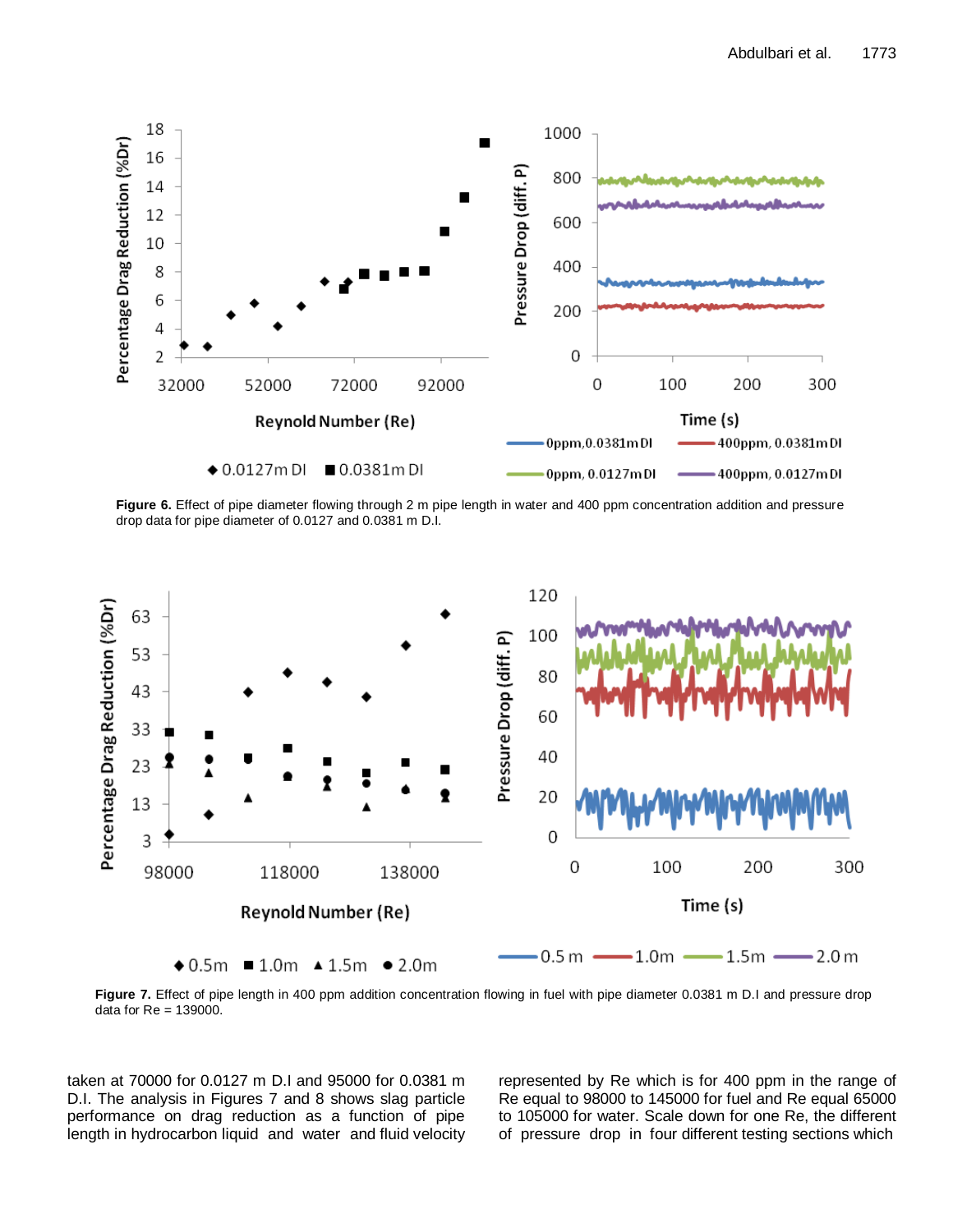

**Figure 8.** Effect of pipe length in 400 ppm addition concentration flowing in water with pipe diameter 0.0381 m D.I and pressure drop data for Re = 100000.

are 0.5, 1.0, 1.5 and 2.0 m. For hydrocarbon, Re taken at point equal to 139000 and for water, Re taken at point equal to 100000.

# **DISCUSSION**

Note that the profile pattern of each concentration and fluid velocity is similar but varies in its value. Both result shows, either in fuel or water, drag reduction is increased by increasing of particle addition concentration. These data complied with many other researchers such as Rashidi et al. (1990), Roy and Larson (2005), Dyer et al. (2004) and Filipson et al. (1977). There are two result which shows drag reducer performance towards each solvent. These results showed that the optimum performances of suspended solid additive are limited to the degree of turbulence. The increment of fluid velocity in flow will establish a degree of turbulences in its own fluid range. However, there are two explanations that can be made for these two results. For Figure 3, drag reduction efficiency are decreased by increasing Reynolds number. However, drag reduction are still recorded in the flow. For different type of solvent, efficiency for same drag reducer are different. Due to lighter fuel density and viscosity compare to water, slag particle seem too 'heavy' to be pushed; so that, along pipe flow, the particle are deposited at the bottom of pipe wall little by little and result to few particle to stay flow with fluid. These phenomena have been explained by Dyer et al. (2004). Figure 4 shows higher fluid velocity gives higher degree of turbulent which will provide more

suitable environment or possibility for the drag reduction mechanism to perform. Further increase can happen until it comes to the limitation. Over its degree of turbulent will cause the reduction static due to decrement of additive efficiency. The reason for these phenomena is because of the impairing ratio of additive concentration and degree of turbulence.

Figures 5 and 6 shows the same pattern of drag reduction in function of additive concentration and fluid velocity. However, the value in 0.0127 m D.I is obviously smaller compared to 0.0381 m D.I. Increasing the pipe diameter means increasing the velocity inside the pipe in range of same flow rate resulting in increment of turbulence. The presence of eddies means that the local velocity is not the same as the bulk velocity and that there are components of velocity in all directions. The result complied with Bari et al. (2008). In larger pipe, the energy in the pipe is larger than smaller pipe due to fluid quantity itself. Higher energy is maintained inside large pipe rather than small pipe because of less different of local and bulk velocity hence decrease shear stress formation. However, in smaller pipes, high pressures are obtained because of fluid flow from large area to small area. When pressure is high, shear stress between local velocity and bulk velocity is significantly, resulting to more amount of energy absorbed to form eddies. However, due to higher volume of fluid, higher degree of turbulence are obtained in larger pipes because of higher Reynolds number resulting to higher possible collisions between eddies and more space of DRA to take action. These collisions provide extra number of eddies absorbing energy from the main flow to complete their shape. By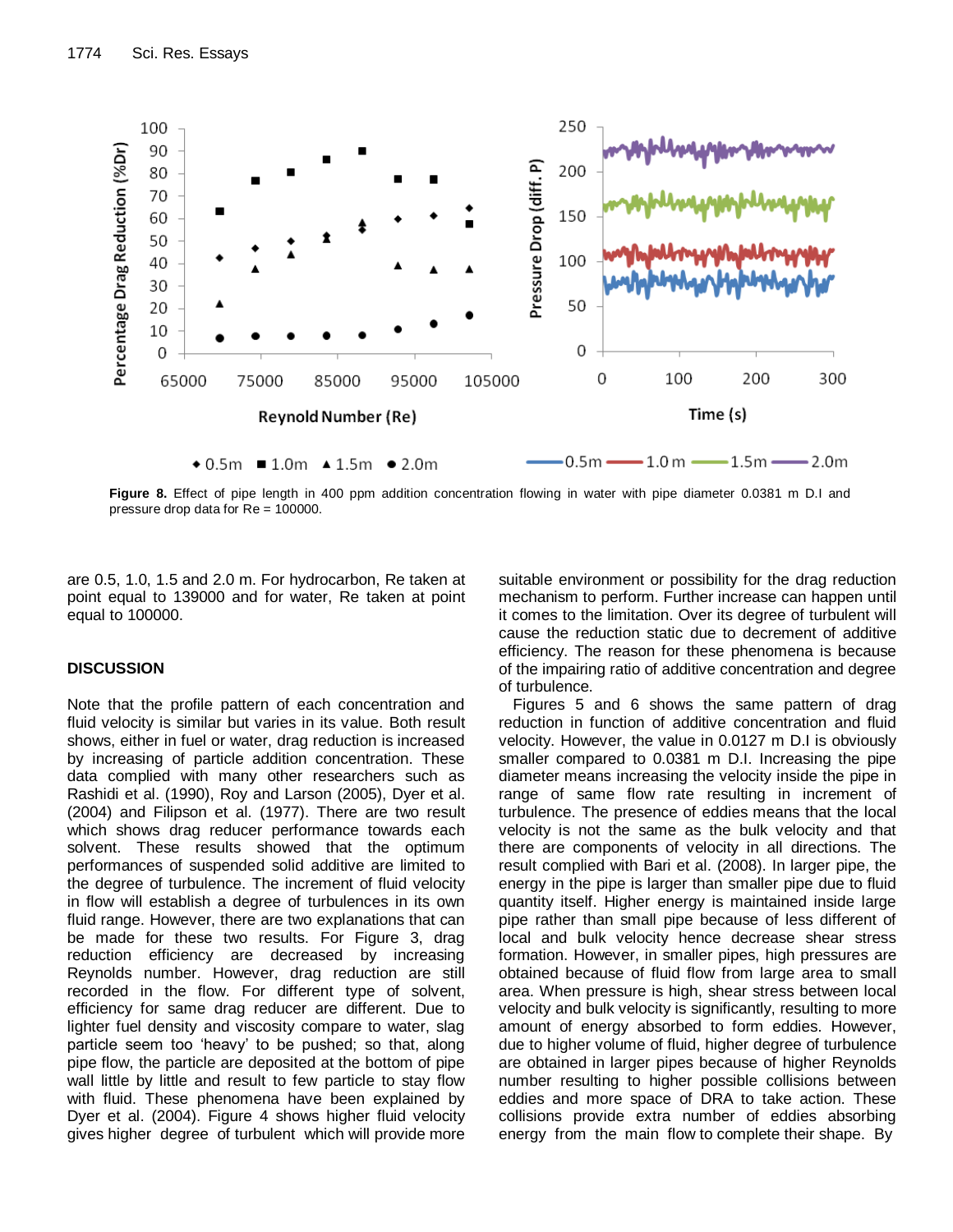addition of DRA, eddies is bursting and pressure can be maintained along the pipes. However, pressure are not at the same maintaining state in order to burst eddies along the pipes. Also include friction of particle itself with pipe walls will reduce the efficiency. This can be proofed by Figures 5 and 6. Both figure shows by increasing pipe length, most of %DR is decreased slightly after maintaining the reduction for a while. For additional information, particle diameter effect towards slag particle flexibility to act as drag reducer. In order to be a good drag reducer, basic criteria such as flexibility and surface roughness should be fulfilled (Singh, 1990). However, fluctuation in drag reduction reading is due to high turbulent intensities which mean that the flow is very unstable. This phenomena happen in all variables (concentrations, time, pipe length and pipe diameter) as can be seen in Figures 3, 4, 5, 6, 7 and 8 for both solvent conditions.

From Figures 7 and 8, drag reduction have occur in first section which means higher drag reduction and the effectiveness lesser within the length due to less momentum inside these particles. As known, slag particle cannot be degraded so that when particles are 'pushed' by instable turbulent flow; it then increased the momentum back and performs drag reduction again. These processes will be repeated along the pipe as long as these particle remains inside the flow and not be degraded by any condition. For the industrial activities, longer pipes and bigger diameters are vital in long distance transportation. The patterns that drag reduction have proved can be considered as potential DRA. Due to very stable particles, the drag reduction will give up and down result as explained earlier. However, these particles are maintained to give effect on drag reduction along pipe length without addition of extra DRA. Bigger pipe also give advantages to this DRA since more space for DRA mechanism to perform and give less turbulent intensities hence increased drag reduction efficiency. As proved in these graphs data and present results, there are some weaknesses in using present DRA. Time consumption is needed in order to separate DRA with transported solvent. The separation begins by sedimentation of DRA to bottom of tank and transported solvent can be flow gravitational or by pump to other section for further use. However, because this particle is inert and stable which do not react with transported liquid, letting DRA immersed for a while is not a big problem. These present DRA also give certain advantages compared to polymeric DRA, surfactant DRA and fibers DRA. Compared to other DRA, there were no reinsertions of DRA once added into transported liquid. This will reduce operation cost. By using present DRA, the characteristic and properties of transported liquid will not ever be disturbed. Compare to polymer, degradation is a major problem since polymer chain can broke due to mechanical force (pump rotation) and biodegradable over time. For surfactant, micelle formation due to shear stress will reduce drag reduction efficiency.

In hydrocarbon, surfactant can trap water to move along and will give emulsion. This emulsion is a great problem since to separate required much more time and temperature control. Fibre which categorized as suspended solid also is not very suitable in transporting hydrocarbon since it can change the hydrocarbon characteristic.

## **Conclusion**

It is concluded that slag waste particle is applicable as suspended solid DRA since it is economic, inert (do not react with transported fluid), effective in water and diesel, potentially in refinery products. Several effects have been investigated in order to this new economic solver and how the drag reducing work. It had proved that slag particle will increase %Dr by increasing fluid velocity and concentration and pipe diameter. There is several limitation of using this suspended solid. Suspended solid can be effective in certain range degree of turbulent but will give sedimentation at the base of storage tank. As for recommendation, stirrer can be installed inside tank to ensure particles are evenly distributed. This suspended solid is not harmful to living organism and environment since there is no hazardous chemical that have been used.

## **ACKNOWLEDGEMENTS**

Deepest gratitude is expressed to Universiti Malaysia Pahang and Faculty of Chemical and Natural Resources Engineering for providing the grant and facilities to support this research work. Appreciation extended to the supervisor, co-supervisor and laboratory staff for their guidance, advice, support and encouragements.

## **REFERENCES**

- Abdul Bari HA, Mohd RY (2009). Sodium Stearate as Drag Reducing Agent in Non-Aqueous Media. Int. J. Chem. Tech., 1(1): 11-18.
- Al-Sarkhi A (2010). Drag reduction with polymers in gas-liquid/ liquidliquid flows in pipes: A Literature Review. J. Nat. Gas Sci. Eng., 2: 41-48.
- Bari HAA, Suali E, Hassan Z (2008). Glycolic acid ethoxylate lauryl ether performances as drag reducing agent in aqueos media flow in pipelines. J. Appl. Sci., 8: 4410-4415.
- Brostow W, Haley EHL, Reddy T, Singh RP, White L (2006). Lowering mechanical degradation of drag reducers in turbulent flow. J. Mater. Res., 22(1): 56-60.
- Dubief Y, White CM, Terrapon VE, Shaqfeh ESG, Moin P, Lele SK (2004). On the coherent drag-reducing and turbulence-enhancing behavior of polymers in wall flows. J. Fluid Mech., 514: 271-280.
- Dyer KR, Christie MC, Manning AJ (2004). The effects of suspended sediment on turbulence within an estuarine tirbudity maximum. J. Est. Coast Shelf Sci., 59: 237-248.
- Filipsson LGR, Torgny Lagerstedt JH, Bark FH (1977). A note on the analogous behavior of turbulent jets of dilute surfactant solutions and fibre suspensions. J. non-Newt Fluid Mech., 3: 97-103.